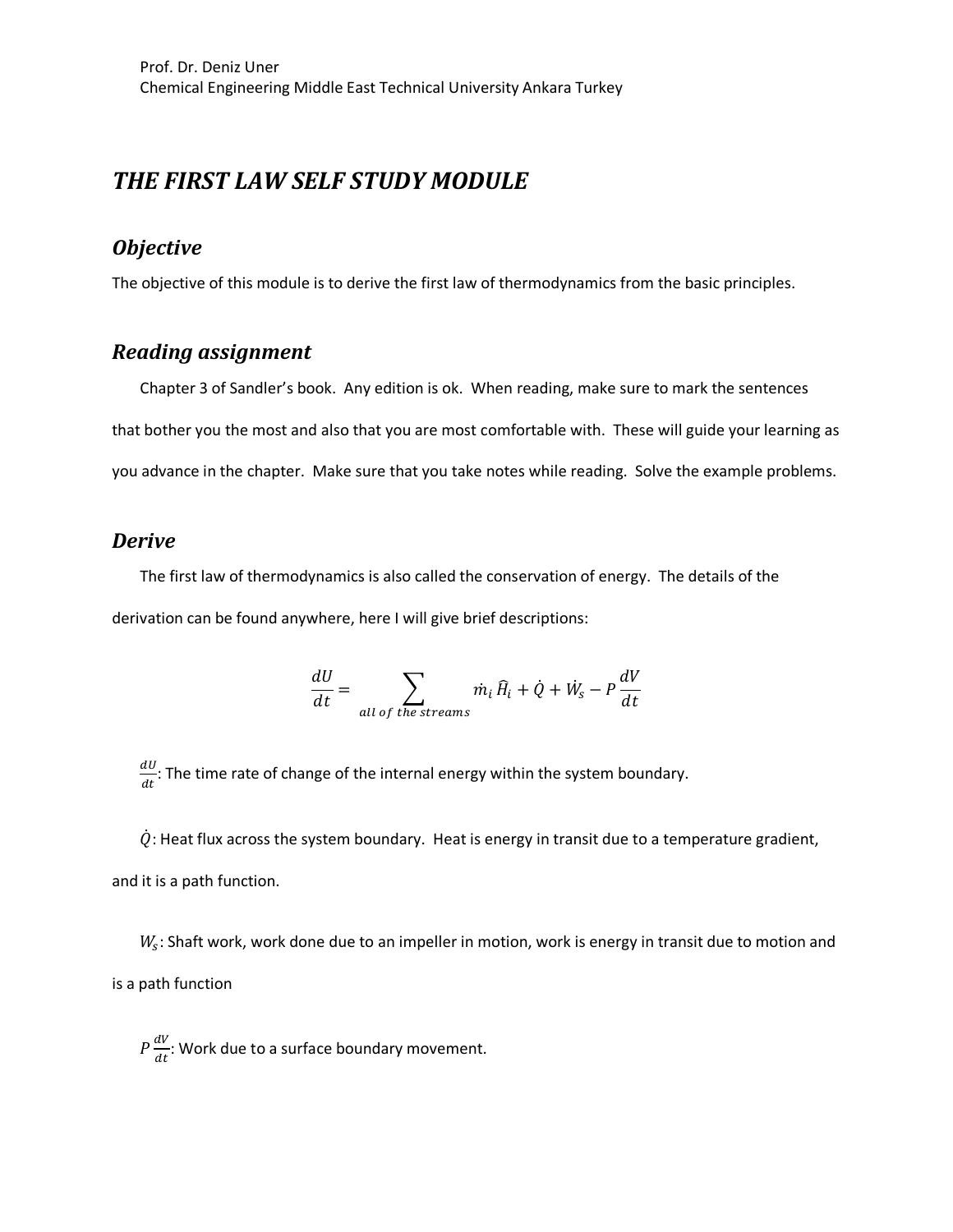$\Sigma_{all\ of\ the\ streams}\dot{m}_i\,\hat{H}_i$ : The energy carried through the system boundaries, due to the mass crossing the boundaries. The term H has arisen due to the summation of the internal energy and the PV terms associated with the process. The PV term due to flow is due to the high pressure fluid forcing its way through the system boundaries.

## *Derive/Calculate/Compute*

- 1. Simplify the first law for the following situations:
	- a. The process is at steady state. You do not know whether the terms related to heat, or work are negligible. Therefore, you must maintain them in your equation until further information becomes available.
	- b. The system is kept isothermal. You do not know whether the terms related to heat, or work are negligible. Therefore, you must maintain them in your equation until further information becomes available.
	- c. The system and the surroundings are in equilibrium. When the system and the surroundings are in equilibrium, what do you conclude in terms of heat, mass and work flows through the system boundaries?
	- d. The system is at steady state, and the process is adiabatic.
- 2. Simplify the energy balance for a process that is conducted in a closed system, and isothermal. Nothing is known in terms of work interactions. Therefore, it is better to maintain them in the general balance equation until you have more information.
- 3. Calculate the work done on an ideal gas confined in a piston and cylinder arrangement which is kept at a constant temperature of 300 K. What is the amount of heat that needs to be transferred?